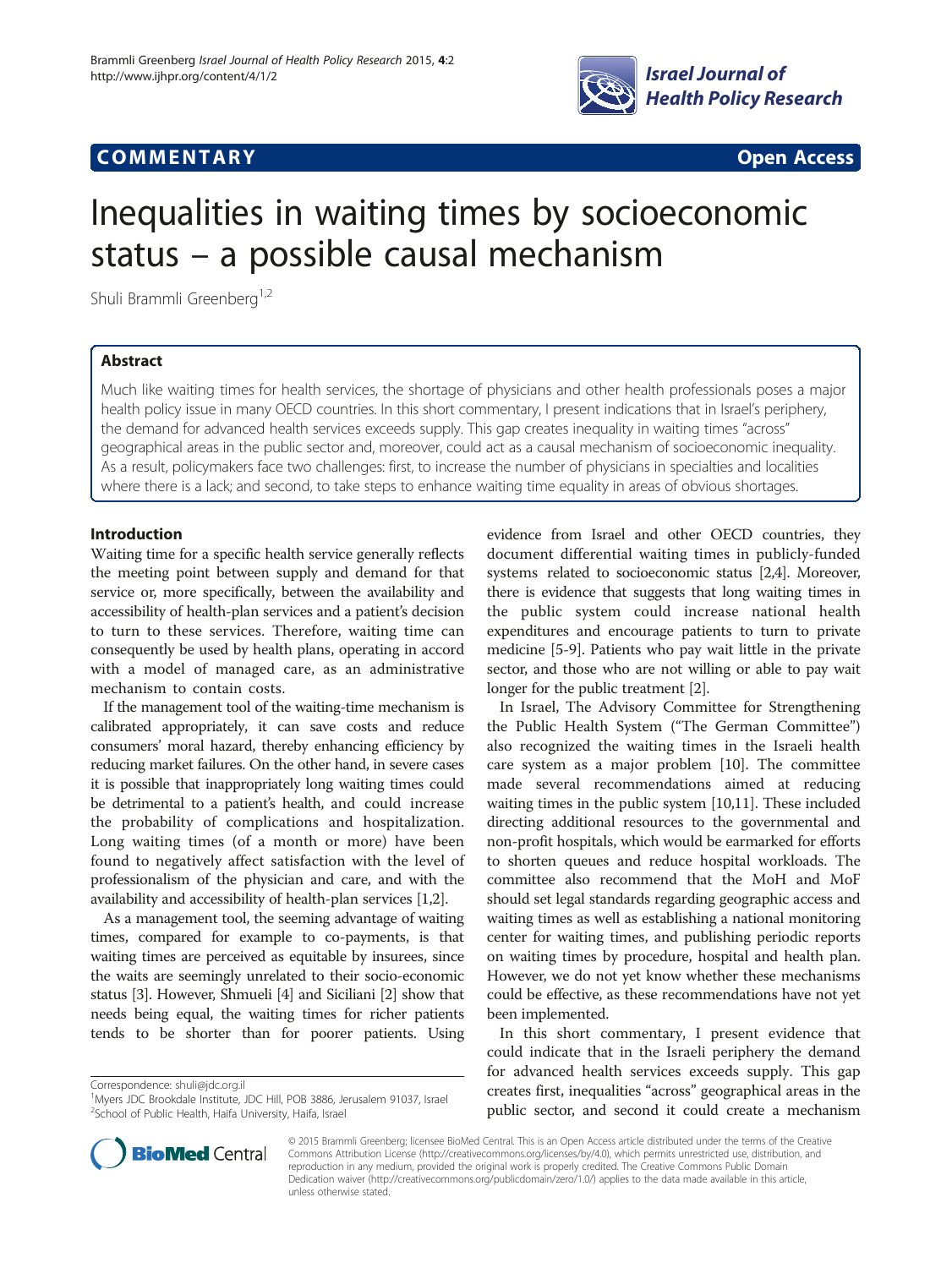causing inequalities by income "within" geographic areas, as was found by Shmueli [\[4](#page-2-0)] and point-out by Siciliani [[2](#page-2-0)].

#### Demand

Israel has a community-based healthcare system, therefore, for most (non-urgent) operations, patients first had to turn to a community physician who if required, will send them for tests and imaging tests (such as MRIs). Hence, the queue for elective surgery usually starts in the community or, to be precise, in the waiting list for a visit to a specialist.

#### Forgoing medical care because of distance

A 2012 representative survey of Israeli adults found that 11% had forgone medical service in the past year due to the distance of the service from home [\[12](#page-2-0)]. However, there were significant gaps by residential district, ranging from only 4.4% in Tel-Aviv who forewent service to 17% in the south, and 15% in the north. Thus, a higher rate of residents of northern and southern Israel do not join the queue for medical services [[12\]](#page-2-0). Furthermore, Brammli-Greenberg et al. [\[1\]](#page-2-0) found that 43% of Israeli adults had visited a specialist in the 3 months prior to the survey. Similar to Shmueli's [\[4\]](#page-2-0) findings on MRI tests, the likelihood of seeing any specialist in the community was found to be influenced by age, health status, and possession of supplementary insurance. Moreover, insurees with higher education and living in Tel-Aviv or central Israel had a higher likelihood of visiting a specialist.

## Supply

The production function of a health system depends in its main resource: medical manpower. The greater the number of physicians, the more visits by patients can be accommodated. The health plans can employ several mechanisms to manage care efficiently (including a reasonable waiting time). However, the situation in Israel is complicated. The average number of working physicians in 2012 was 3.26 per 1,000 (including physicians over 65). Although this is higher than the OECD average rate, Israel has faced a decreasing rate of working physicians in the past decade, most notably in some of the uncommon specialties (such as anesthesia, intensive care, pediatrics/ neonatology, pediatric psychiatry, pediatric neurology). The problem is more acute in peripheral areas since young Israeli physician prefer to live and work in the center of the country. The rate of working physicians per 1,000 ranges from 4.5 in the Tel-Aviv district to 1.7 and 2.8 in the north and the south respectively [\[13](#page-2-0)].

#### Waiting times

Last year the Ministry of Health (MoH) launched a project of measuring the waiting times for 18 elective operations/procedures in 25 Israeli hospitals [\[14\]](#page-2-0). Previously, the only publicly-available data stemmed from surveys

(with their concomitant disadvantages [[2](#page-2-0)]). The MoH administrative data, while not perfect, confirm that waiting times for some operations in the public-health system are relatively long. This data is consistent with Shmueli's [\[4](#page-2-0)] finding that about half the consumers in line for elective surgery expect to wait more than 4 months, longer than the average in OECD countries. The MoH data also highlight another angle of the story: the measured waiting times vary significantly between hospitals. The procedures measured ranged from simple surgeries – e.g., cataracts, tonsils, cochlear implants – to more complex ones: cardiovascular bypass, hysterectomy, and colectomy. For the more complex procedures, the data showed greater differences between the average and median waiting times, suggesting inequalities within hospital by severity and complexity of the case. Moreover, variation among hospitals was found for both types of procedures. For example, for cochlear implants, the average waiting time at Ziv Hospital in Safed (in the periphery) was 160 days; at Wolfson and Assaf HaRofeh (in central Israel), it was 10 days. For colectomies, the average waiting time at Sheba Tel HaShomer (in the center) was 99 days whereas at Wolfson, it was four days and at Ziv, it was three. This finding suggest inequalities arise "across" hospitals as well.

As mentioned, the waiting time for surgery starts in the queue to see a specialist in the community. Brammli-Greenberg et al. [[1\]](#page-2-0) found that the average waiting time for physicians with uncommon specialties in northern and southern Israel was longer than in other districts (56% of the patients in the periphery waited more than a month for their physician visits compared with 38% in other districts). Shmueli [\[4](#page-2-0)] found that in Israel, the expected waiting times are longer for persons who are more ill and for those who reside in the periphery. All these findings suggest that for Israel's periphery, demand exceeds supply resulting in longer waiting times and less likelihood of seeing a specialist or having a surgery.

# The demand–supply gap as a mechanism for inequalities "across" geographical areas and "within" inequalities by income

The gap between supply and demand for physicians could generate waiting-time inequality "across" the public sector in a geographical sense. As Siciliani [\[2](#page-2-0)] points out, inequality "across" public providers can arise if the services located in wealthy neighborhoods are better, if, for example, more physicians prefer to work and live in these areas.

Usually patients with higher socioeconomic status have better social networks and professional connections. They also may be more active "complainers" and engage more actively with the system, exercising pressure when they experience delay in the treatment [\[3\]](#page-2-0). When there is a shortage of physicians and demand that exceeds the